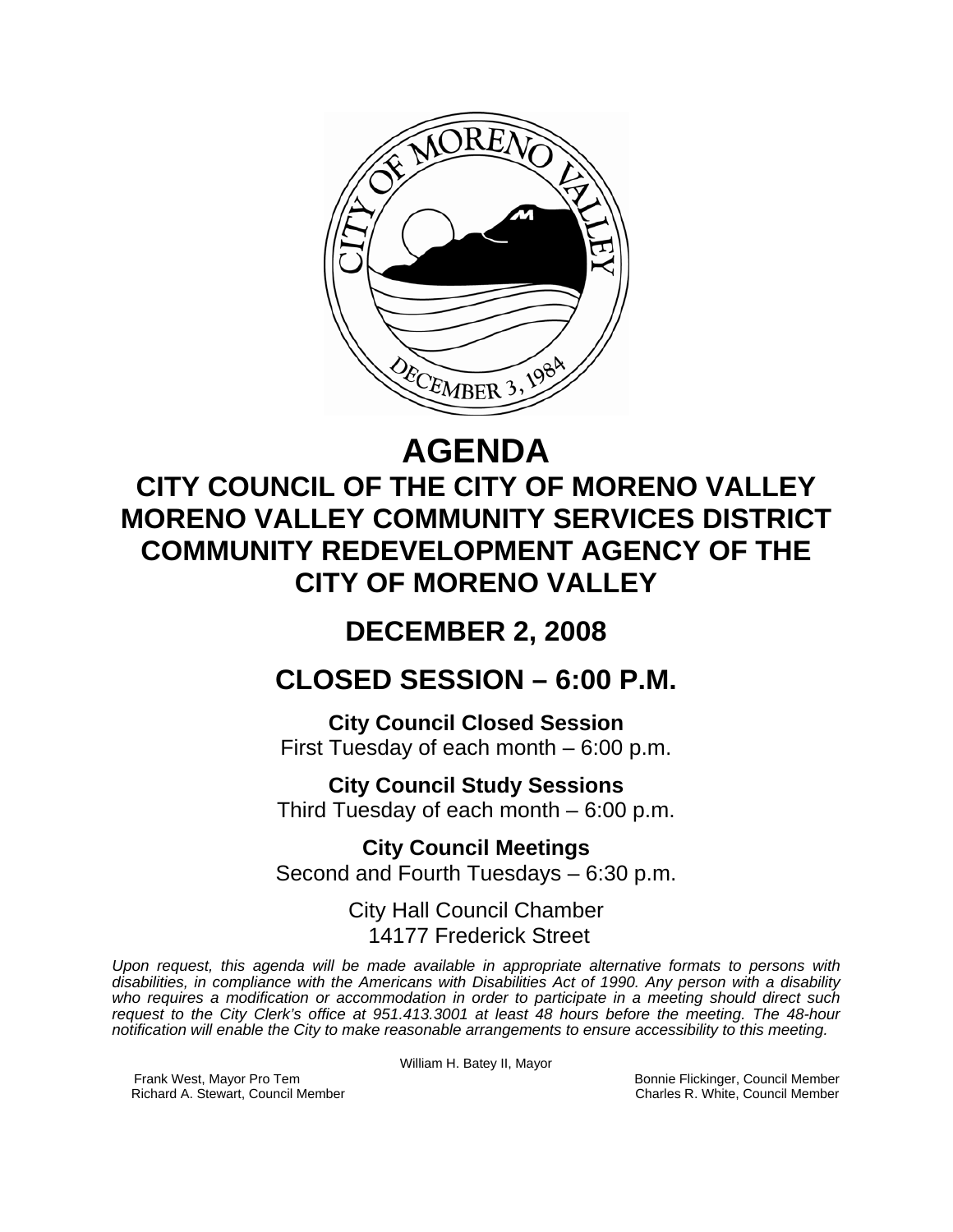#### **AGENDA MORENO VALLEY CITY COUNCIL MORENO VALLEY COMMUNITY SERVICES DISTRICT COMMUNITY REDEVELOPMENT AGENCY OF THE CITY OF MORENO VALLEY CLOSED SESSION – 6:00 P.M. DECEMBER 2, 2008**

#### **CALL TO ORDER**

#### **ROLL CALL**

#### **PUBLIC COMMENTS ON MATTERS UNDER THE JURISDICTION OF THE CITY COUNCIL**

There is a three-minute time limit per person. Please complete and submit a BLUE speaker slip to the City Clerk. All remarks and questions shall be addressed to the presiding officer or to the City Council and not to any individual Council member, staff member or other person.

#### **CLOSED SESSION**

A Closed Session of the City Council of the City of Moreno Valley will be held in the City Manager's Conference Room, Second Floor, City Hall. The City Council will meet in Closed Session to confer with its legal counsel regarding the following matter(s) and any additional matter(s) publicly and orally announced by the City Attorney in the Council Chamber at the time of convening the Closed Session. The Closed Session will be held pursuant to Government Code:

1) SECTION 54956.9(a) – CONFERENCE WITH LEGAL COUNSEL – EXISTING **LITIGATION** 

| a) | Case:<br>Court: | Teague & Perez v. City of Moreno Valley<br><b>Riverside Superior Court</b><br>Case No.: RIC472690 |  |
|----|-----------------|---------------------------------------------------------------------------------------------------|--|
| い  | $\Gamma$        | $11/6bh$ $(6th)$ $6th$ $1/2$                                                                      |  |

- b) Case: *Webb v. City of Moreno Valley* Court: Riverside Superior Court Case No.: RIC490153
- c) Case: *RADOS v. City of Moreno Valley*  Court: Riverside Superior Court Case No.: RIC425323
- d) Case: *ENCO Utility Services v. City of Moreno Valley*  Court: Riverside Superior Court Case No.: RIC478023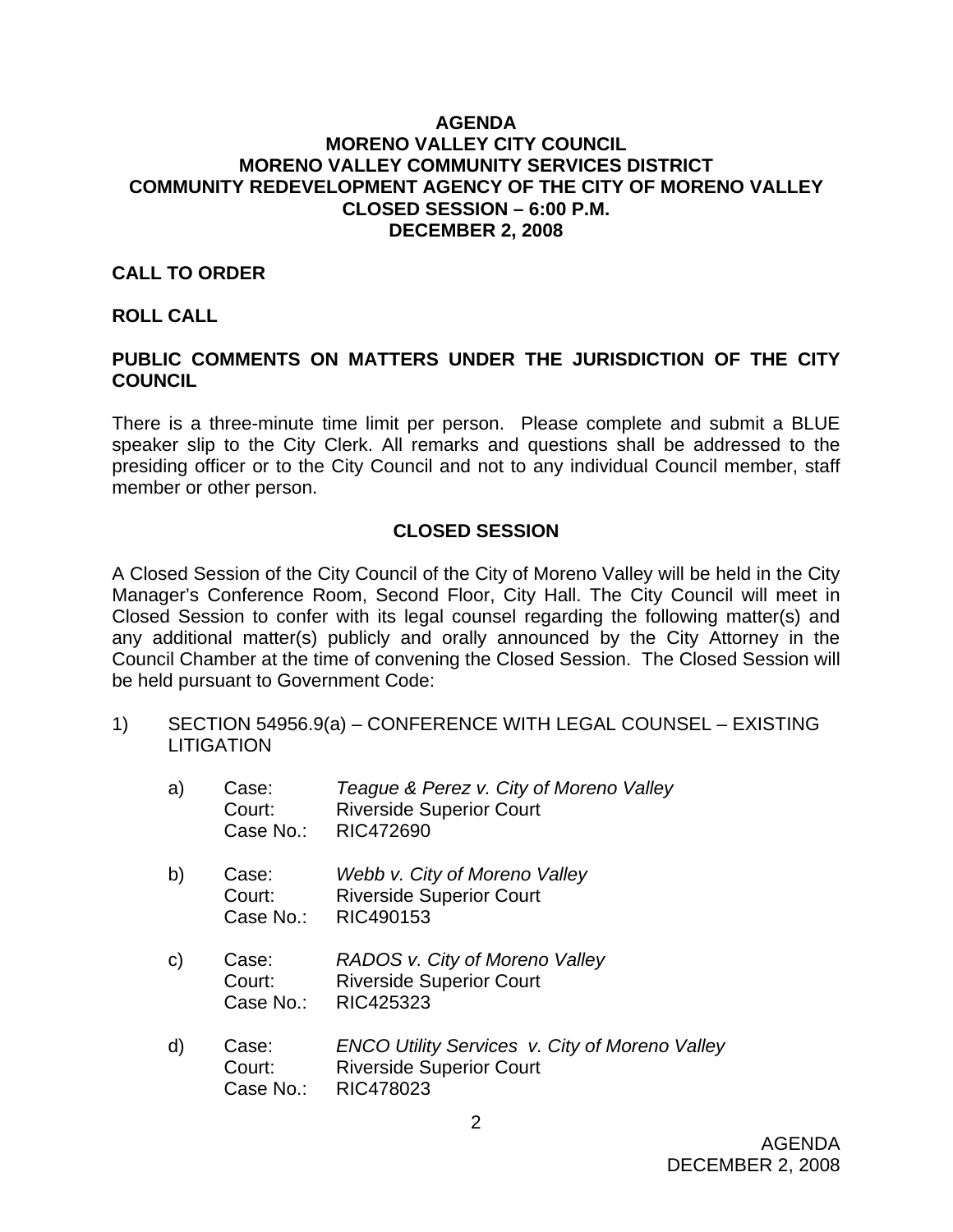- e) Case: *Monaco v. City of Moreno Valley*  Court: Riverside Superior Court Case No.: RIC428221
- f) Case: City of Moreno Valley et al. Court: Riverside Superior Court Case No.: RIC476473
- g) Case: Community Asset Management Court: Riverside Superior Court Case No.: RIC465600
- h) Case: *Ray v. City of Moreno Valley* Court: Riverside Superior Court Case No.: RIC459427
- i) Case: Tovey/Schultz Construction, Inc. Court: Riverside Superior Court Case No.: RIC500198
- j) Case: *Rocha v. City of Moreno Valley*  Court: Riverside Superior Court Case No.: RIC501395
- k) Case: *Fitch vs City of Moreno Valley* Court: Riverside Superior Court Case No.: RIC414978
- 2) SECTION 54956.9(b)(1) CONFERENCE WITH LEGAL COUNSEL SIGNIFICANT EXPOSURE TO LITIGATION Number of Cases: 2
- 3) SECTION 54956.9(c) CONFERENCE WITH LEGAL COUNSEL INITIATION OF LITIGATION Number of Cases: 2
- 4) SECTION 54956.8 CONFERENCE WITH REAL PROPERTY NEGOTIATOR
	- a) Property: APN 484-030-001 South Side of Alessandro Boulevard at Kitching Street Owner: Logar/Pirih City Negotiator: Chris Vogt Under Negotiation: Price and terms of payment